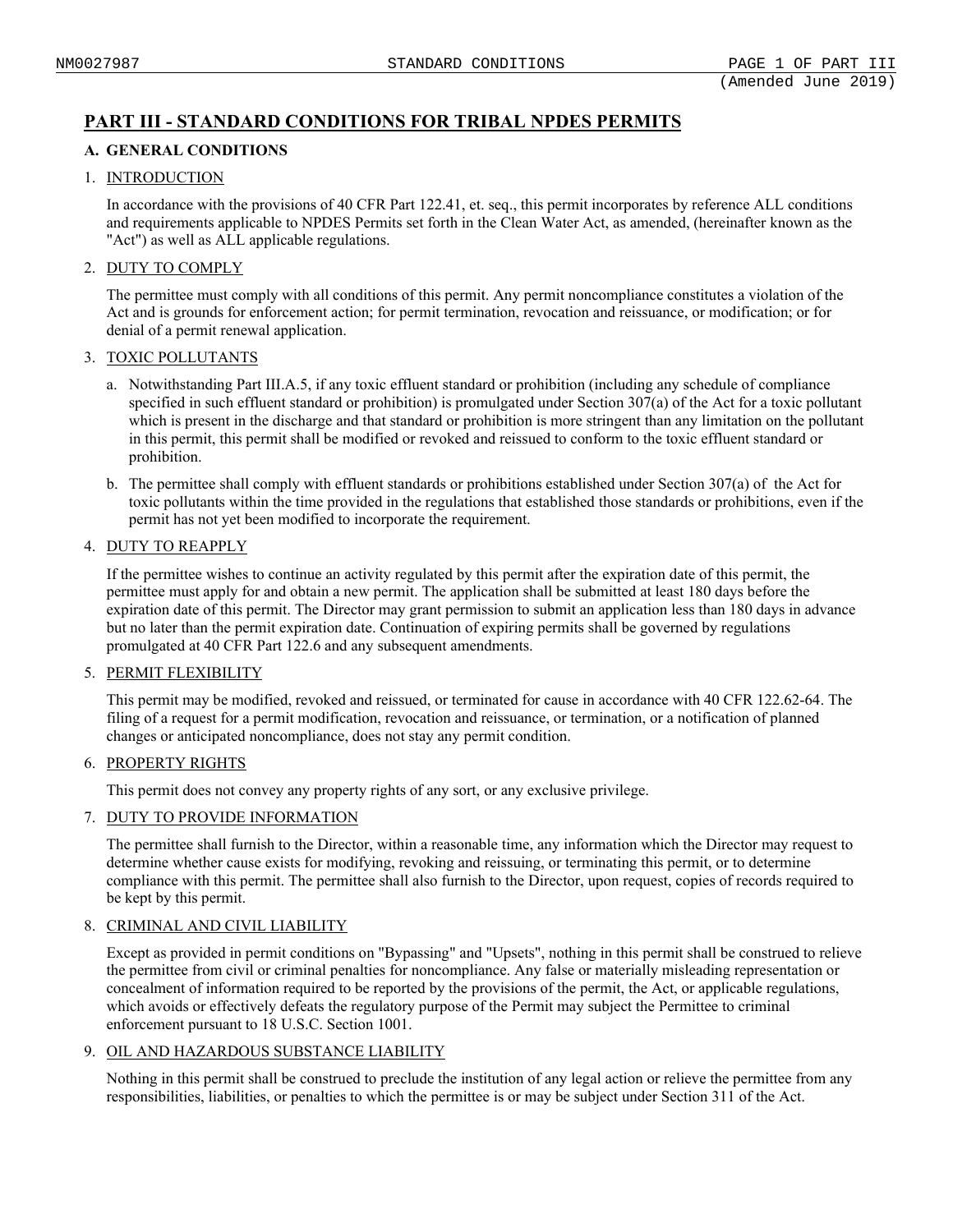# 10. STATE/TRIBAL LAWS

Nothing in this permit shall be construed to preclude the institution of any legal action or relieve the permittee from any responsibilities, liabilities, or penalties established pursuant to any applicable State/Tribal law or regulation under authority preserved by Section 510 of the Act.

# 11. SEVERABILITY

The provisions of this permit are severable, and if any provision of this permit or the application of any provision of this permit to any circumstance is held invalid, the application of such provision to other circumstances, and the remainder of this permit, shall not be affected thereby.

# **B. PROPER OPERATION AND MAINTENANCE**

### 1. NEED TO HALT OR REDUCE NOT A DEFENSE

It shall not be a defense for a permittee in an enforcement action that it would have been necessary to halt or reduce the permitted activity in order to maintain compliance with the conditions of this permit. The permittee is responsible for maintaining adequate safeguards to prevent the discharge of untreated or inadequately treated wastes during electrical power failure either by means of alternate power sources, standby generators or retention of inadequately treated effluent.

# 2. DUTY TO MITIGATE

The permittee shall take all reasonable steps to minimize or prevent any discharge in violation of this permit which has a reasonable likelihood of adversely affecting human health or the environment.

# 3. PROPER OPERATION AND MAINTENANCE

- a. The permittee shall at all times properly operate and maintain all facilities and systems of treatment and control (and related appurtenances) which are installed or used by permittee as efficiently as possible and in a manner which will minimize upsets and discharges of excessive pollutants and will achieve compliance with the conditions of this permit. Proper operation and maintenance also includes adequate laboratory controls and appropriate quality assurance procedures. This provision requires the operation of backup or auxiliary facilities or similar systems which are installed by a permittee only when the operation is necessary to achieve compliance with the conditions of this permit.
- b. The permittee shall provide an adequate operating staff which is duly qualified to carry out operation, maintenance and testing functions required to insure compliance with the conditions of this permit.

### 4. BYPASS OF TREATMENT FACILITIES

### a. BYPASS NOT EXCEEDING LIMITATIONS

The permittee may allow any bypass to occur which does not cause effluent limitations to be exceeded, but only if it also is for essential maintenance to assure efficient operation. These bypasses are not subject to the provisions of Parts III.B.4.b. and 4.c.

# b. NOTICE

### (1) ANTICIPATED BYPASS

If the permittee knows in advance of the need for a bypass, it shall submit prior notice, if possible at least ten days before the date of the bypass.

### (2) UNANTICIPATED BYPASS

The permittee shall, within 24 hours, submit notice of an unanticipated bypass as required in Part III.D.7.

### c. PROHIBITION OF BYPASS

(1) Bypass is prohibited, and the Director may take enforcement action against a permittee for bypass, unless:

(a) Bypass was unavoidable to prevent loss of life, personal injury, or severe property damage;

(b)There were no feasible alternatives to the bypass, such as the use of auxiliary treatment facilities, retention of untreated wastes, or maintenance during normal periods of equipment downtime. This condition is not satisfied if adequate back-up equipment should have been installed in the exercise of reasonable engineering judgment to prevent a bypass which occurred during normal periods of equipment downtime or preventive maintenance; and,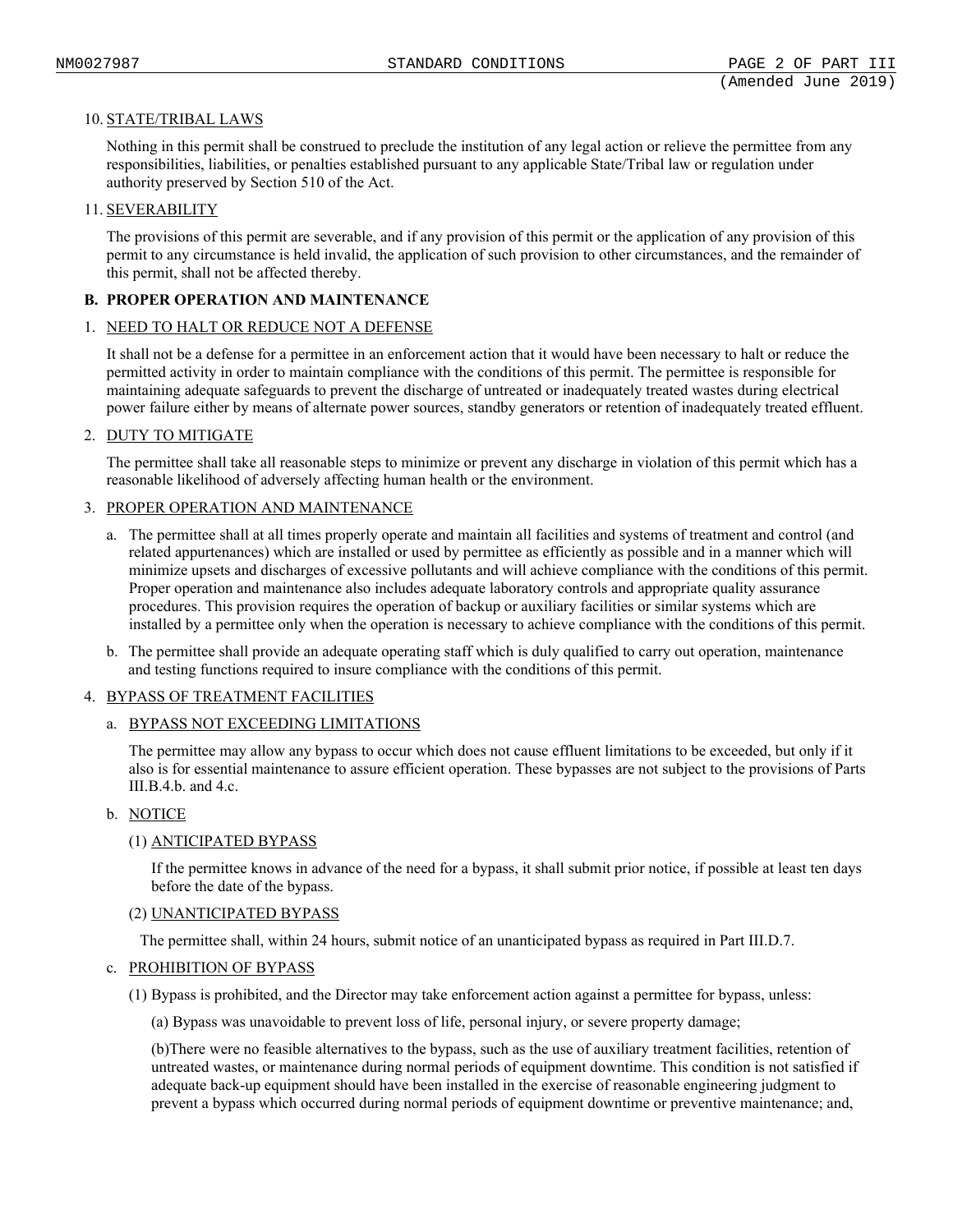- (c)The permittee submitted notices as required by Part III.B.4.b.
- (2) The Director may allow an anticipated bypass after considering its adverse effects, if the Director determines that it will meet the three conditions listed at Part III.B.4.c(1).

# 5. UPSET CONDITIONS

# a. EFFECT OF AN UPSET

An upset constitutes an affirmative defense to an action brought for noncompliance with such technology-based permit effluent limitations if the requirements of Part III.B.5.b. are met. No determination made during administrative review of claims that noncompliance was caused by upset, and before an action for noncompliance, is final administrative action subject to judicial review.

### b. CONDITIONS NECESSARY FOR A DEMONSTRATION OF UPSET

A permittee who wishes to establish the affirmative defense of upset shall demonstrate, through properly signed, contemporaneous operating logs, or other relevant evidence that:

- (1) An upset occurred and that the permittee can identify the cause(s) of the upset;
- (2) The permitted facility was at the time being properly operated;
- (3) The permittee submitted notice of the upset as required by Part III.D.7; and,
- (4) The permittee complied with any remedial measures required by Part III.B.2.

### c. BURDEN OF PROOF

In any enforcement proceeding, the permittee seeking to establish the occurrence of an upset has the burden of proof.

#### 6. REMOVED SUBSTANCES

Unless otherwise authorized, solids, sewage sludges, filter backwash, or other pollutants removed in the course of treatment or wastewater control shall be disposed of in a manner such as to prevent any pollutant from such materials from entering navigable waters.

### 7. PERCENT REMOVAL (PUBLICLY OWNED TREATMENT WORKS)

For publicly owned treatment works, the 30-day average (or Monthly Average) percent removal for Biochemical Oxygen Demand and Total Suspended Solids shall not be less than 85 percent unless otherwise authorized by the permitting authority in accordance with 40 CFR 133.103.

### **C. MONITORING AND RECORDS**

### 1. INSPECTION AND ENTRY

The permittee shall allow the Director, or an authorized representative, upon the presentation of credentials and other documents as may be required by the law to:

- a. Enter upon the permittees premises where a regulated facility or activity is located or conducted, or where records must be kept under the conditions of this permit;
- b. Have access to and copy, at reasonable times, any records that must be kept under the conditions of this permit;
- c. Inspect at reasonable times any facilities, equipment (including monitoring and control equipment), practices or operations regulated or required under this permit; and
- d. Sample or monitor at reasonable times, for the purpose of assuring permit compliance or as otherwise authorized by the Act, any substances or parameters at any location.

### 2. REPRESENTATIVE SAMPLING

Samples and measurements taken for the purpose of monitoring shall be representative of the monitored activity.

### 3. RETENTION OF RECORDS

The permittee shall retain records of all monitoring information, including all calibration and maintenance records and all original strip chart recordings for continuous monitoring instrumentation, copies of all reports required by this permit, and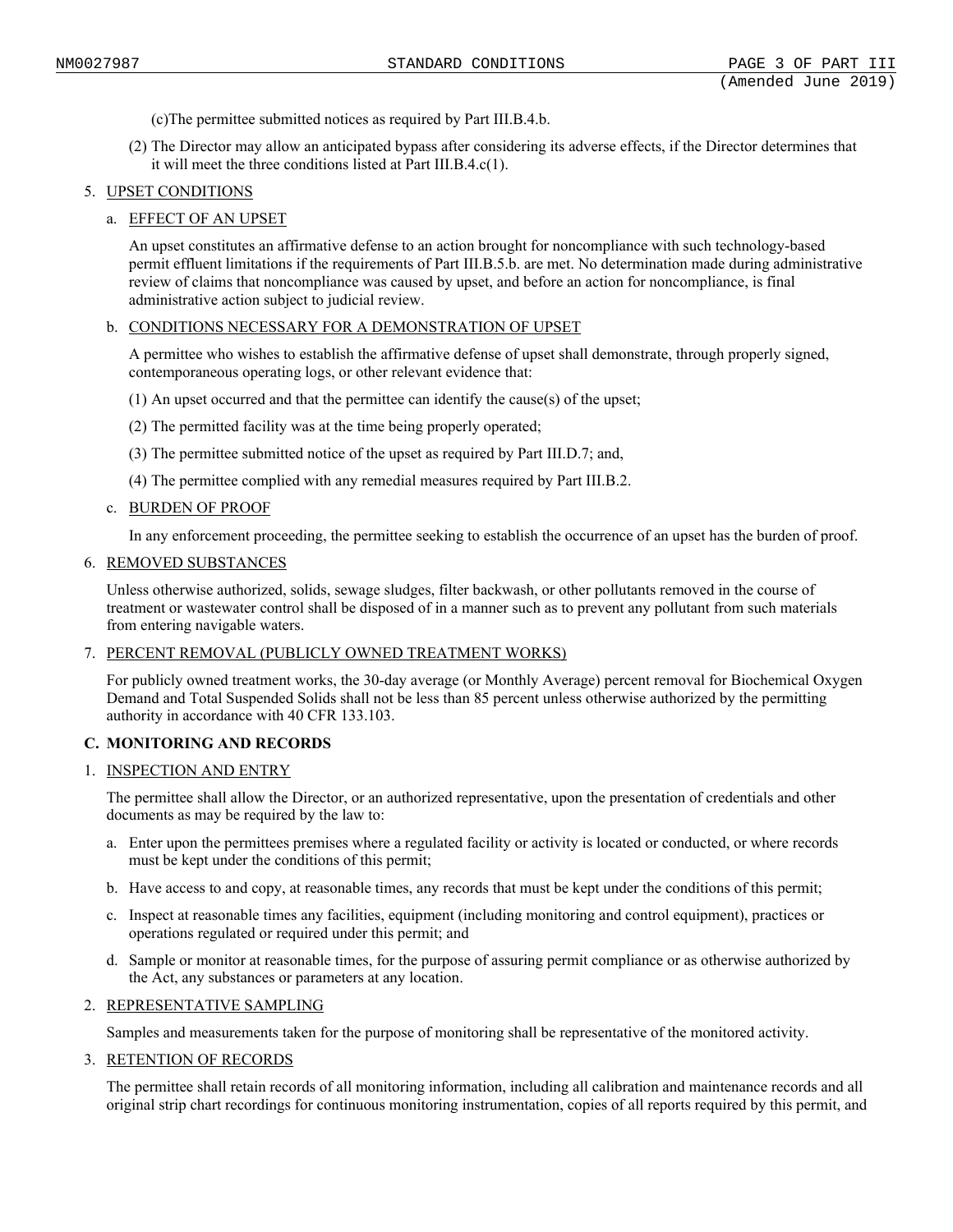records of all data used to complete the application for this permit, for a period of at least 3 years from the date of the sample, measurement, report, or application. This period may be extended by request of the Director at any time.

# 4. RECORD CONTENTS

Records of monitoring information shall include:

- a. The date, exact place, and time of sampling or measurements;
- b. The individual(s) who performed the sampling or measurements;
- c. The date(s) and time(s) analyses were performed;
- d. The individual(s) who performed the analyses;
- e. The analytical techniques or methods used; and
- f. The results of such analyses.
- 5. MONITORING PROCEDURES
	- a. Monitoring must be conducted according to test procedures approved under 40 CFR Part 136, unless other test procedures have been specified in this permit or approved by the Regional Administrator.
	- b. The permittee shall calibrate and perform maintenance procedures on all monitoring and analytical instruments at intervals frequent enough to insure accuracy of measurements and shall maintain appropriate records of such activities.
	- c. An adequate analytical quality control program, including the analyses of sufficient standards, spikes, and duplicate samples to insure the accuracy of all required analytical results shall be maintained by the permittee or designated commercial laboratory.

### 6. FLOW MEASUREMENTS

Appropriate flow measurement devices and methods consistent with accepted scientific practices shall be selected and used to ensure the accuracy and reliability of measurements of the volume of monitored discharges. The devices shall be installed, calibrated, and maintained to insure that the accuracy of the measurements is consistent with the accepted capability of that type of device. Devices selected shall be capable of measuring flows with a maximum deviation of less than 10% from true discharge rates throughout the range of expected discharge volumes.

# **D. REPORTING REQUIREMENTS**

# 1. PLANNED CHANGES

### a. INDUSTRIAL PERMITS

The permittee shall give notice to the Director as soon as possible of any planned physical alterations or additions to the permitted facility. Notice is required only when:

- (1) The alteration or addition to a permitted facility may meet one of the criteria for determining whether a facility is a new source in 40 CFR Part 122.29(b); or,
- (2) The alteration or addition could significantly change the nature or increase the quantity of pollutants discharged. This notification applies to pollutants which are subject neither to effluent limitations in the permit, nor to notification requirements listed at Part III.D.10.a.

# b. MUNICIPAL PERMITS

Any change in the facility discharge (including the introduction of any new source or significant discharge or significant changes in the quantity or quality of existing discharges of pollutants) must be reported to the permitting authority. In no case are any new connections, increased flows, or significant changes in influent quality permitted that will cause violation of the effluent limitations specified herein.

### 2. ANTICIPATED NONCOMPLIANCE

The permittee shall give advance notice to the Director of any planned changes in the permitted facility or activity which may result in noncompliance with permit requirements.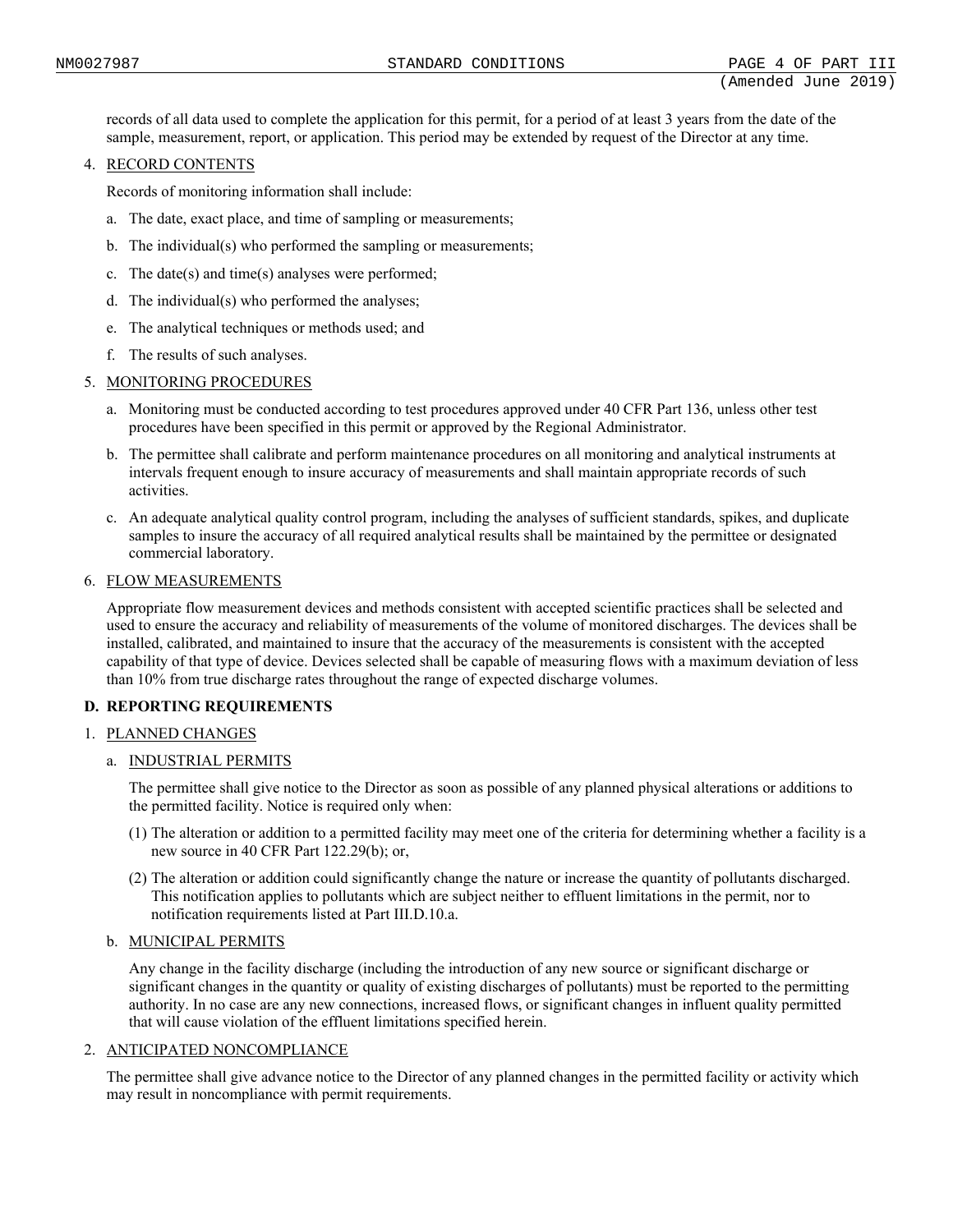# 3. TRANSFERS

This permit is not transferable to any person except after notice to the Director. The Director may require modification or revocation and reissuance of the permit to change the name of the permittee and incorporate such other requirements as may be necessary under the Act.

# 4. DISCHARGE MONITORING REPORTS AND OTHER REPORTS

Discharge Monitoring Report (DMR) results shall be electronically reported to EPA per 40 CFR 127.16. To submit electronically, access the NetDMR website at https://netdmr.epa.gov. Until approved for Net DMR, the permittee shall request temporary or emergency waivers from electronic reporting. To obtain the waiver, please contact: U.S. EPA - Region 6, Water Enforcement Branch, New Mexico State Coordinator (6ECD-W), (214) 665-7179. If paper reporting is granted temporarily, the permittee shall submit the original DMR signed and certified as required by Part III.D.11 and all other reports required by Part III.D. to the EPA and copies to NMED as required. Duplicate copies of all other reports shall be submitted to NMED at the following address(es):

| $EPA$ :                                        | New Mexico:                       |
|------------------------------------------------|-----------------------------------|
| Enforcement & Compliance Assurance Division    | Program Manager                   |
| Water Enforcement Branch (6ECD-W)              | Surface Water Quality Bureau      |
| U.S. Environmental Protection Agency, Region 6 | New Mexico Environment Department |
| 1201 Elm Street, Suite 500                     | P.O. Box 5469                     |
| Dallas, Texas 75270                            | 1190 Saint Francis Drive          |
|                                                | Santa Fe, NM 87502-5469           |

In addition, the owner/operator will be required to submit paper copies of the DMR's, or if the owner/operator is approved by EPA to use NetDMR, paper DMR equivalent data and all other reports to the Tribal government(s) listed at the following address(es):

Pueblo of Sandia Pueblo of Sandia Environmental Department Water Quality Manager 481 Sandia Loop Bernalillo, NM 87004

# 5. ADDITIONAL MONITORING BY THE PERMITTEE

If the permittee monitors any pollutant more frequently than required by this permit, using test procedures approved under 40 CFR Part 136 or as specified in this permit, the results of this monitoring shall be included in the calculation and reporting of the data submitted in the Discharge Monitoring Report (DMR). Such increased monitoring frequency shall also be indicated on the DMR.

# 6. AVERAGING OF MEASUREMENTS

Calculations for all limitations which require averaging of measurements shall utilize an arithmetic mean unless otherwise specified by the Director in the permit.

### 7. TWENTY-FOUR HOUR REPORTING

- a. The permittee shall report any noncompliance which may endanger health or the environment. Notification shall be made to the EPA at the following e-mail address: R6\_NPDES\_Reporting@epa.gov, as soon as possible, but within 24 hours from the time the permittee becomes aware of the circumstance. Oral notification shall also be to the Pueblo of Sandia at (505) 867-4533 (within 8 hours of the noncompliance violation), New Mexico Environment Department at (505) 827-0187 as soon as possible, but within 24 hours from the time the permittee becomes aware of the circumstance. A written submission shall be provided within 5 days of the time the permittee becomes aware of the circumstances. The report shall contain the following information:
	- (1) A description of the noncompliance and its cause;
	- (2) The period of noncompliance including exact dates and times, and if the noncompliance has not been corrected, the anticipated time it is expected to continue; and,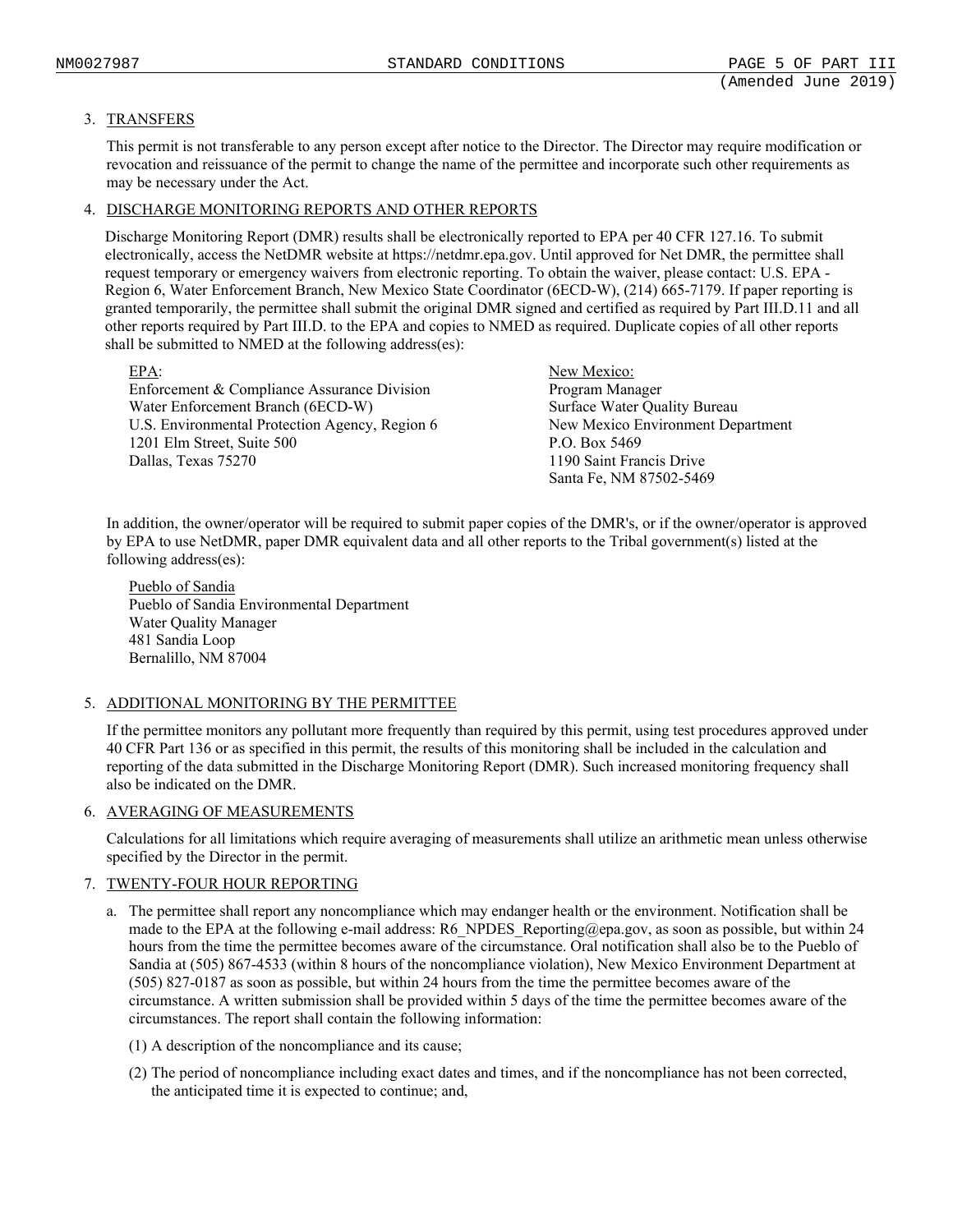- (3) Steps being taken to reduce, eliminate, and prevent recurrence of the noncomplying discharge.
- b. The following shall be included as information which must be reported within 24 hours:
	- (1) Any unanticipated bypass which exceeds any effluent limitation in the permit;
	- (2) Any upset which exceeds any effluent limitation in the permit; and,
	- (3) Violation of a maximum daily discharge limitation for any of the pollutants listed by the Director in Part II of the permit to be reported within 24 hours.
- c. The Director may waive the written report on a case-by-case basis if the oral report has been received within 24 hours.

### 8. OTHER NONCOMPLIANCE

The permittee shall report all instances of noncompliance not reported under Parts III.D.4 and D.7 and Part I.B (for industrial permits only) at the time monitoring reports are submitted. The reports shall contain the information listed at Part III.D.7.

### 9. OTHER INFORMATION

Where the permittee becomes aware that it failed to submit any relevant facts in a permit application, or submitted incorrect information in a permit application or in any report to the Director, it shall promptly submit such facts or information.

### 10. CHANGES IN DISCHARGES OF TOXIC SUBSTANCES

All existing manufacturing, commercial, mining, and silvacultural permittees shall notify the Director as soon as it knows or has reason to believe:

- a. That any activity has occurred or will occur which would result in the discharge, on a routine or frequent basis, of any toxic pollutant listed at 40 CFR Part 122, Appendix D, Tables II and III (excluding Total Phenols) which is not limited in the permit, if that discharge will exceed the highest of the following "notification levels":
	- (1) One hundred micrograms per liter  $(100 \mu g/L)$ ;
	- (2) Two hundred micrograms per liter (200  $\mu$ g/L) for acrolein and acrylonitrile; five hundred micrograms per liter (500 μg/L) for 2,4-dinitro-phenol and for 2-methyl-4,6-dinitrophenol; and one milligram per liter (1 mg/L) for antimony;
	- (3) Five (5) times the maximum concentration value reported for that pollutant in the permit application; or
	- (4) The level established by the Director.
- b. That any activity has occurred or will occur which would result in any discharge, on a nonroutine or infrequent basis, of a toxic pollutant which is not limited in the permit, if that discharge will exceed the highest of the following "notification levels":
	- (1) Five hundred micrograms per liter (500  $\mu$ g/L);
	- (2) One milligram per liter (1 mg/L) for antimony;
	- (3) Ten (10) times the maximum concentration value reported for that pollutant in the permit application; or
	- (4) The level established by the Director.

### 11. SIGNATORY REQUIREMENTS

All applications, reports, or information submitted to the Director shall be signed and certified.

- a. ALL PERMIT APPLICATIONS shall be signed as follows:
	- (1) FOR A CORPORATION by a responsible corporate officer. For the purpose of this section, a responsible corporate officer means:
		- (a) A president, secretary, treasurer, or vice-president of the corporation in charge of a principal business function, or any other person who performs similar policy or decision making functions for the corporation; or,
		- (b) The manager of one or more manufacturing, production, or operating facilities, provided, the manager is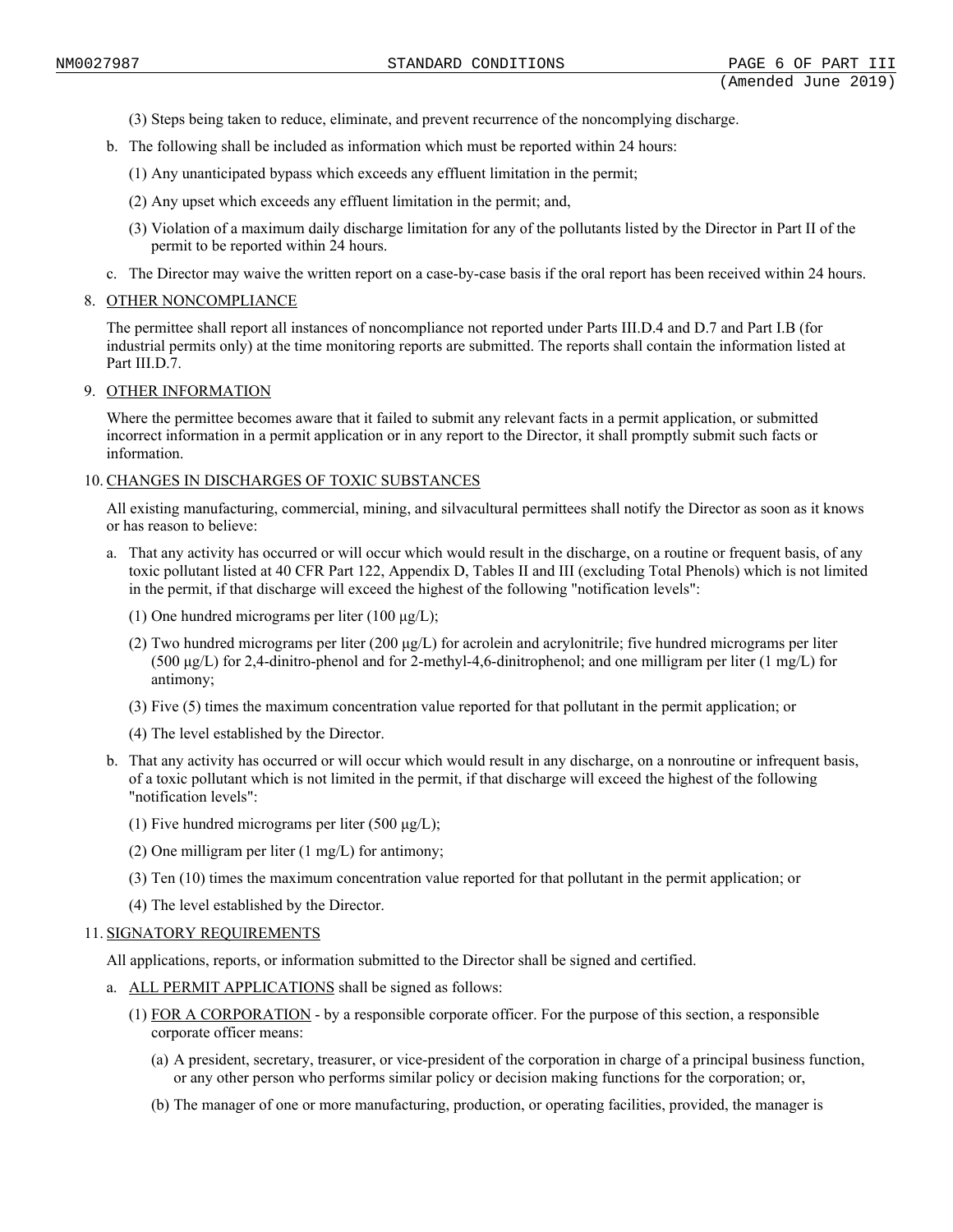authorized to make management decisions which govern the operation of the regulated facility including having the explicit or implicit duty of making major capital investment recommendations, and initiating and directing other comprehensive measures to assure long term environmental compliance with environmental laws and regulations; the manager can ensure that the necessary systems are established or actions taken to gather complete and accurate information for permit application requirements; and where authority to sign documents has been assigned or delegated to the manager in accordance with corporate procedures.

- (2) FOR A PARTNERSHIP OR SOLE PROPRIETORSHIP by a general partner or the proprietor, respectively.
- (3) FOR A MUNICIPALITY, STATE/TRIBAL, FEDERAL, OR OTHER PUBLIC AGENCY by either a principal executive officer or ranking elected official. For purposes of this section, a principal executive officer of a Federal agency includes:
	- (a) The chief executive officer of the agency, or
	- (b) A senior executive officer having responsibility for the overall operations of a principal geographic unit of the agency.
- b. ALL REPORTS required by the permit and other information requested by the Director shall be signed by a person described above or by a duly authorized representative of that person. A person is a duly authorized representative only if:
	- (1) The authorization is made in writing by a person described above;
	- (2) The authorization specifies either an individual or a position having responsibility for the overall operation of the regulated facility or activity, such as the position of plant manager, operator of a well or a well field, superintendent, or position of equivalent responsibility, or an individual or position having overall responsibility for environmental matters for the company. A duly authorized representative may thus be either a named individual or an individual occupying a named position; and,
	- (3) The written authorization is submitted to the Director.
- c. CERTIFICATION

Any person signing a document under this section shall make the following certification:

"I certify under penalty of law that this document and all attachments were prepared under my direction or supervision in accordance with a system designed to assure that qualified personnel properly gathered and evaluated the information submitted. Based on my inquiry of the person or persons who manage the system, or those persons directly responsible for gathering the information, the information submitted is, to the best of my knowledge and belief, true, accurate, and complete. I have no personal knowledge that the information submitted is other than true, accurate, and complete. I am aware that there are significant penalties for submitting false information, including the possibility of fine and imprisonment for knowing violations."

# 12. AVAILABILITY OF REPORTS

Except for applications, effluent data, permits, and other data specified in 40 CFR 122.7, any information submitted pursuant to this permit may be claimed as confidential by the submitter. If no claim is made at the time of submission, information may be made available to the public without further notice.

# **E. PENALTIES FOR VIOLATIONS OF PERMIT CONDITIONS**

# 1. CRIMINAL

# a. NEGLIGENT VIOLATIONS

The Act provides that any person who negligently violates permit conditions implementing Section 301, 302, 306, 307, 308, 318, or 405 of the Act is subject to a fine of not less than \$2,500 nor more than \$25,000 per day of violation, or by imprisonment for not more than 1 year, or both.

### b. KNOWING VIOLATIONS

The Act provides that any person who knowingly violates permit conditions implementing Sections 301, 302, 306, 307, 308, 318, or 405 of the Act is subject to a fine of not less than \$5,000 nor more than \$50,000 per day of violation, or by imprisonment for not more than 3 years, or both.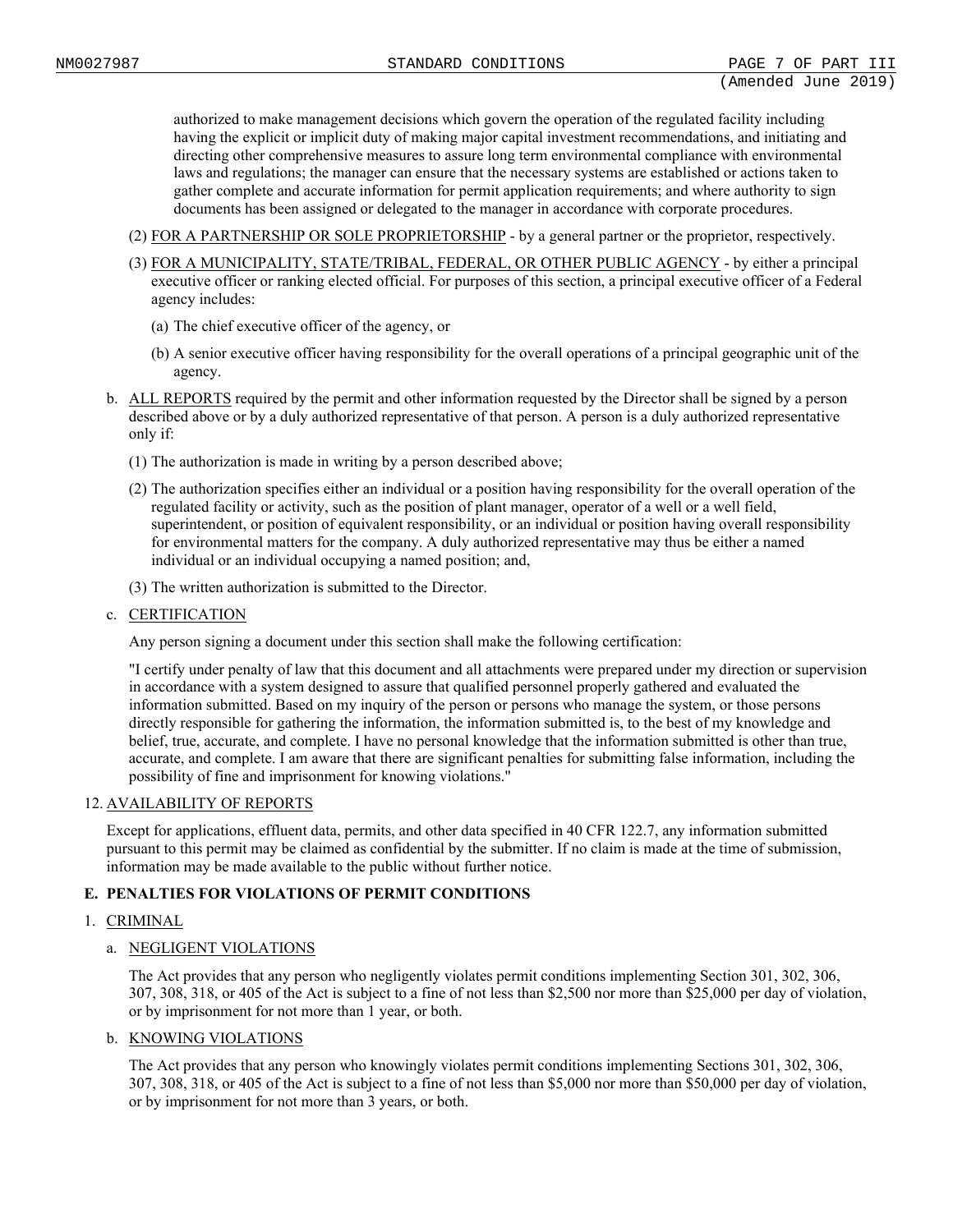# c. KNOWING ENDANGERMENT

The Act provides that any person who knowingly violates permit conditions implementing Sections 301, 302, 303, 306, 307, 308, 318, or 405 of the Act and who knows at that time that he is placing another person in imminent danger of death or serious bodily injury is subject to a fine of not more than \$250,000, or by imprisonment for not more than 15 years, or both.

# d. FALSE STATEMENTS

The Act provides that any person who knowingly makes any false material statement, representation, or certification in any application, record, report, plan, or other document filed or required to be maintained under the Act or who knowingly falsifies, tampers with, or renders inaccurate, any monitoring device or method required to be maintained under the Act, shall upon conviction, be punished by a fine of not more than \$10,000, or by imprisonment for not more than 2 years, or by both. If a conviction of a person is for a violation committed after a first conviction of such person under this paragraph, punishment shall be by a fine of not more than \$20,000 per day of violation, or by imprisonment of not more than 4 years, or by both. (See Section 309.c.4 of the Clean Water Act)

### 2. CIVIL PENALTIES

The Act provides that any person who violates a permit condition implementing Sections 301, 302, 306, 307, 308, 318, or 405 of the Act is subject to a civil penalty not to exceed \$27,500 per day for each violation.

# 3. ADMINISTRATIVE PENALTIES

The Act provides that any person who violates a permit condition implementing Sections 301, 302, 306, 307, 308, 318, or 405 of the Act is subject to an administrative penalty, as follows:

### a. CLASS I PENALTY

Not to exceed \$11,000 per violation nor shall the maximum amount exceed \$27,500.

# b. CLASS II PENALTY

Not to exceed \$11,000 per day for each day during which the violation continues nor shall the maximum amount exceed \$137,500.

### **F. DEFINITIONS**

All definitions contained in Section 502 of the Act shall apply to this permit and are incorporated herein by reference. Unless otherwise specified in this permit, additional definitions of words or phrases used in this permit are as follows:

- 1. ACT means the Clean Water Act (33 U.S.C. 1251 et. seq.), as amended.
- 2. ADMINISTRATOR means the Administrator of the U.S. Environmental Protection Agency.
- 3. APPLICABLE EFFLUENT STANDARDS AND LIMITATIONS means all State/Tribal and Federal effluent standards and limitations to which a discharge is subject under the Act, including, but not limited to, effluent limitations, standards or performance, toxic effluent standards and prohibitions, and pretreatment standards.
- 4. APPLICABLE WATER QUALITY STANDARDS means all water quality standards to which a discharge is subject under the Act.
- 5. BYPASS means the intentional diversion of waste streams from any portion of a treatment facility.
- 6. DAILY DISCHARGE means the discharge of a pollutant measured during a calendar day or any 24-hour period that reasonably represents the calendar day for purposes of sampling. For pollutants with limitations expressed in terms of mass, the "daily discharge" is calculated as the total mass of the pollutant discharged over the sampling day. For pollutants with limitations expressed in other units of measurement, the "daily discharge" is calculated as the average measurement of the pollutant over the sampling day. "Daily discharge" determination of concentration made using a composite sample shall be the concentration of the composite sample. When grab samples are used, the "daily discharge" determination of concentration shall be arithmetic average (weighted by flow value) of all samples collected during that sampling day.
- 7. DAILY MAXIMUM discharge limitation means the highest allowable "daily discharge" during the calendar month.
- 8. DIRECTOR means the U.S. Environmental Protection Agency Regional Administrator or an authorized representative.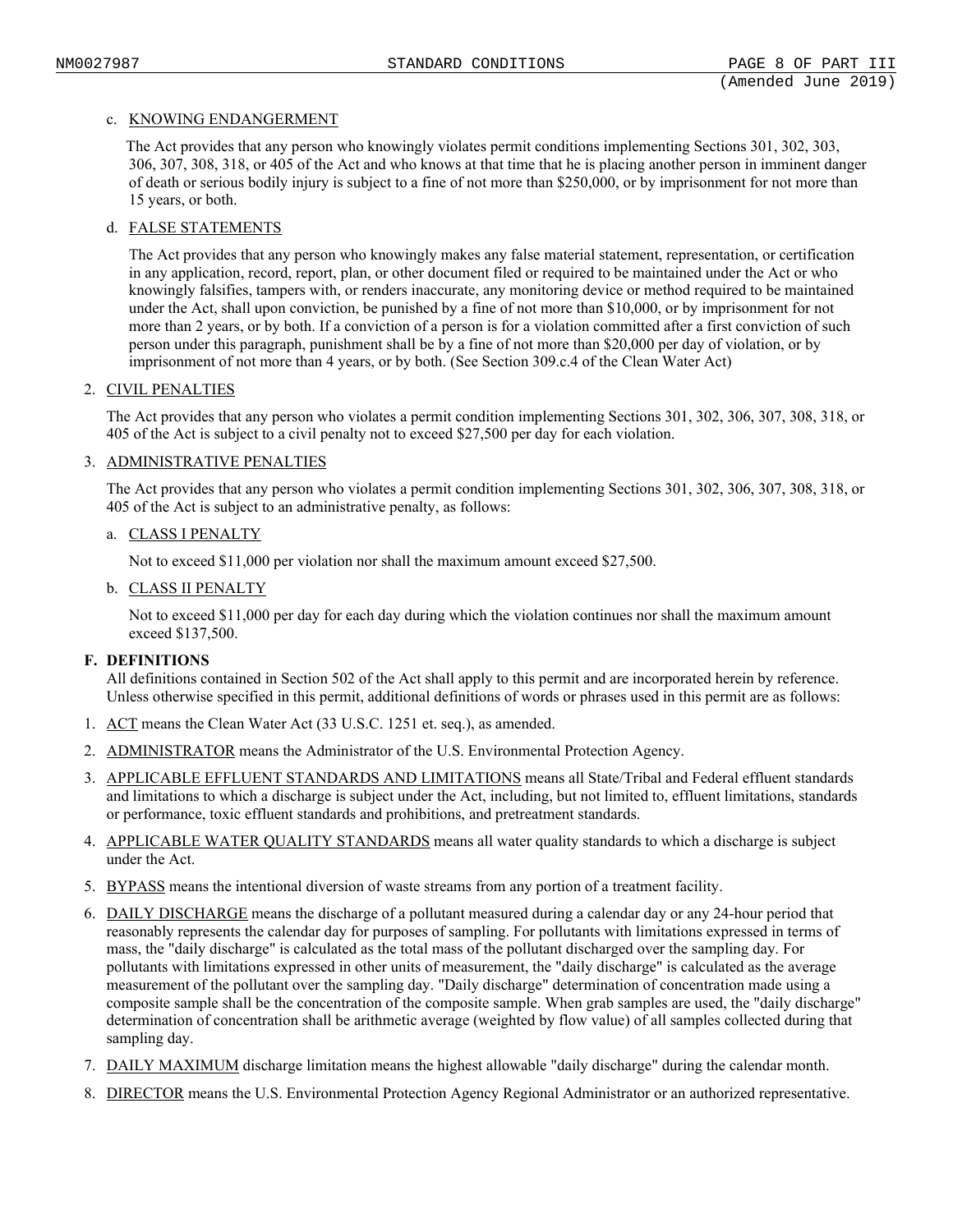- 9. ENVIRONMENTAL PROTECTION AGENCY means the U.S. Environmental Protection Agency.
- 10. GRAB SAMPLE means an individual sample collected in less than 15 minutes.
- 11. INDUSTRIAL USER means a nondomestic discharger, as identified in 40 CFR 403, introducing pollutants to a publicly owned treatment works.
- 12. MONTHLY AVERAGE (also known as DAILY AVERAGE) discharge limitations means the highest allowable average of "daily discharge(s)" over a calendar month, calculated as the sum of all "daily discharge(s)" measured during a calendar month divided by the number of "daily discharge(s)" measured during that month. When the permit establishes daily average concentration effluent limitations or conditions, the daily average concentration means the arithmetic average (weighted by flow) of all "daily discharge(s)" of concentration determined during the calendar month where  $C =$ daily concentration,  $F =$  daily flow, and  $n =$  number of daily samples; daily average discharge =

 $C_1F_1 + C_2F_2 + ... + C_nF_n$ 

 $F_1 + F_2 + ... + F_n$ 

- 13. NATIONAL POLLUTANT DISCHARGE ELIMINATION SYSTEM means the national program for issuing, modifying, revoking and reissuing, terminating, monitoring and enforcing permits, and imposing and enforcing pretreatment requirements, under Sections 307, 318, 402, and 405 of the Act.
- 14. SEVERE PROPERTY DAMAGE means substantial physical damage to property, damage to the treatment facilities which causes them to become inoperable, or substantial and permanent loss of natural resources which can reasonably be expected to occur in the absence of a bypass. Severe property damage does not mean economic loss caused by delays in production.
- 15. SEWAGE SLUDGE means the solids, residues, and precipitates separated from or created in sewage by the unit processes of a publicly owned treatment works. Sewage as used in this definition means any wastes, including wastes from humans, households, commercial establishments, industries, and storm water runoff that are discharged to or otherwise enter a publicly owned treatment works.
- 16. TREATMENT WORKS means any devices and systems used in the storage, treatment, recycling and reclamation of municipal sewage and industrial wastes of a liquid nature to implement Section 201 of the Act, or necessary to recycle or reuse water at the most economical cost over the estimated life of the works, including intercepting sewers, sewage collection systems, pumping, power and other equipment, and their appurtenances, extension, improvement, remodeling, additions, and alterations thereof.
- 17. UPSET means an exceptional incident in which there is unintentional and temporary noncompliance with technologybased permit effluent limitations because of factors beyond the reasonable control of the permittee. An upset does not include noncompliance to the extent caused by operational error, improperly designed treatment facilities, inadequate treatment facilities, lack of preventive maintenance, or careless or improper operation.
- 18. FOR FECAL COLIFORM BACTERIA and/or E. COLI BACTERIA, a sample consists of one effluent grab portion collected during a 24-hour period at peak loads.
- 19. The term "MGD" shall mean million gallons per day.
- 20. The term "mg/L" shall mean milligrams per liter or parts per million (ppm).
- 21. The term " $\mu$ g/L" shall mean micrograms per liter or parts per billion (ppb).
- 22. MUNICIPAL TERMS
	- a. 7-DAY AVERAGE or WEEKLY AVERAGE, other than for fecal coliform bacteria, is the arithmetic mean of the daily values for all effluent samples collected during a calendar week, calculated as the sum of all daily discharges measured during a calendar week divided by the number of daily discharges measured during that week. The 7-day average for fecal coliform bacteria is the geometric mean of the values for all effluent samples collected during a calendar week.
	- b. 30-DAY AVERAGE or MONTHLY AVERAGE, other than for fecal coliform bacteria, is the arithmetic mean of the daily values for all effluent samples collected during a calendar month, calculated as the sum of all daily discharges measured during a calendar month divided by the number of daily discharges measured during that month. The 30-day average for fecal coliform bacteria is the geometric mean of the values for all effluent samples collected during a